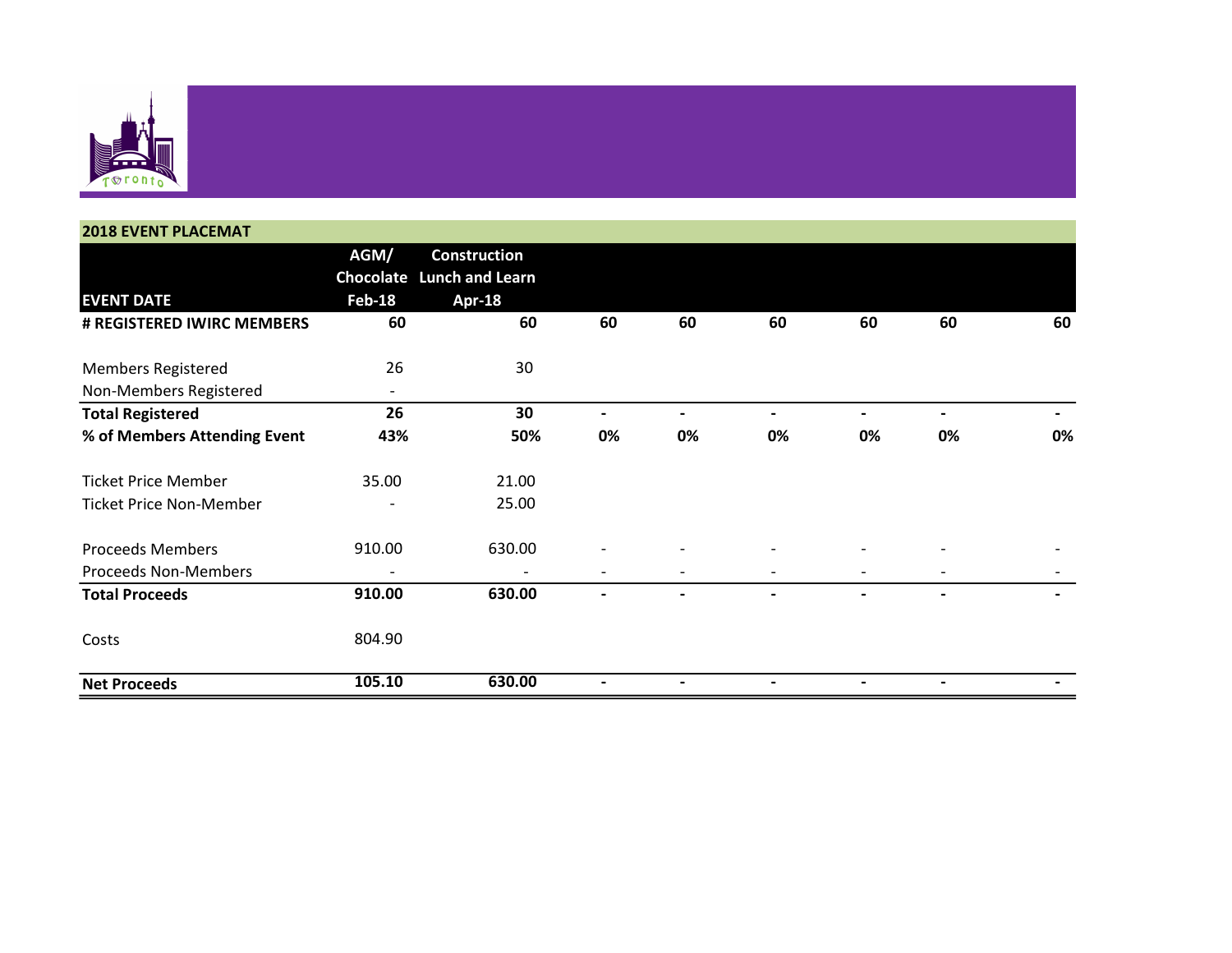

## 2017 EVENT PLACEMAT Cooking Retail Panel @ Dentons Cruise Millenial Article Lunch Niagara Wine Tour November Lunch and Learn Soup Sisters Board Appreciation EVENT DATE Feb-17 Apr-17 Jun-17 Sep-17 Sep-17 Nov-17 Dec-17 Dec-17 # REGISTERED IWIRC MEMBERS 60 60 60 60 60 60 60 60 Members Registered **32** 28 27 19 23 19 22 10 Non-Members Registered 4 29 6 - 7 - - - Total Registered 36 57 33 19 30 19 22 10 % of Members Attending Event 53% 47% 45% 32% 38% 32% 37% 17% Ticket Price Member 150.00 - 100.00 25.00 226.00 25.00 55.00 - Ticket Price Non-Member 175.00 - 140.00 - 282.50 -Proceeds Members 4,800.00 - 2,700.00 475.00 5,198.00 475.00 1,210.00 - Proceeds Non-Members 700.00 - 840.00 - 1,977.50 Total Proceeds **5,500.00** - 3,540.00 475.00 7,175.50 475.00 1,210.00

Note: Retail panel April event members are Toronto memebers. Non-members refers to IWIRC members in other networks

Costs 6,391.40 - 3,775.78 - 8,192.50 141.25 1,155.00 1,553.14

Net Proceeds (891.40) - (235.78) 475.00 (1,017.00) 333.75 55.00 (1,553.14)